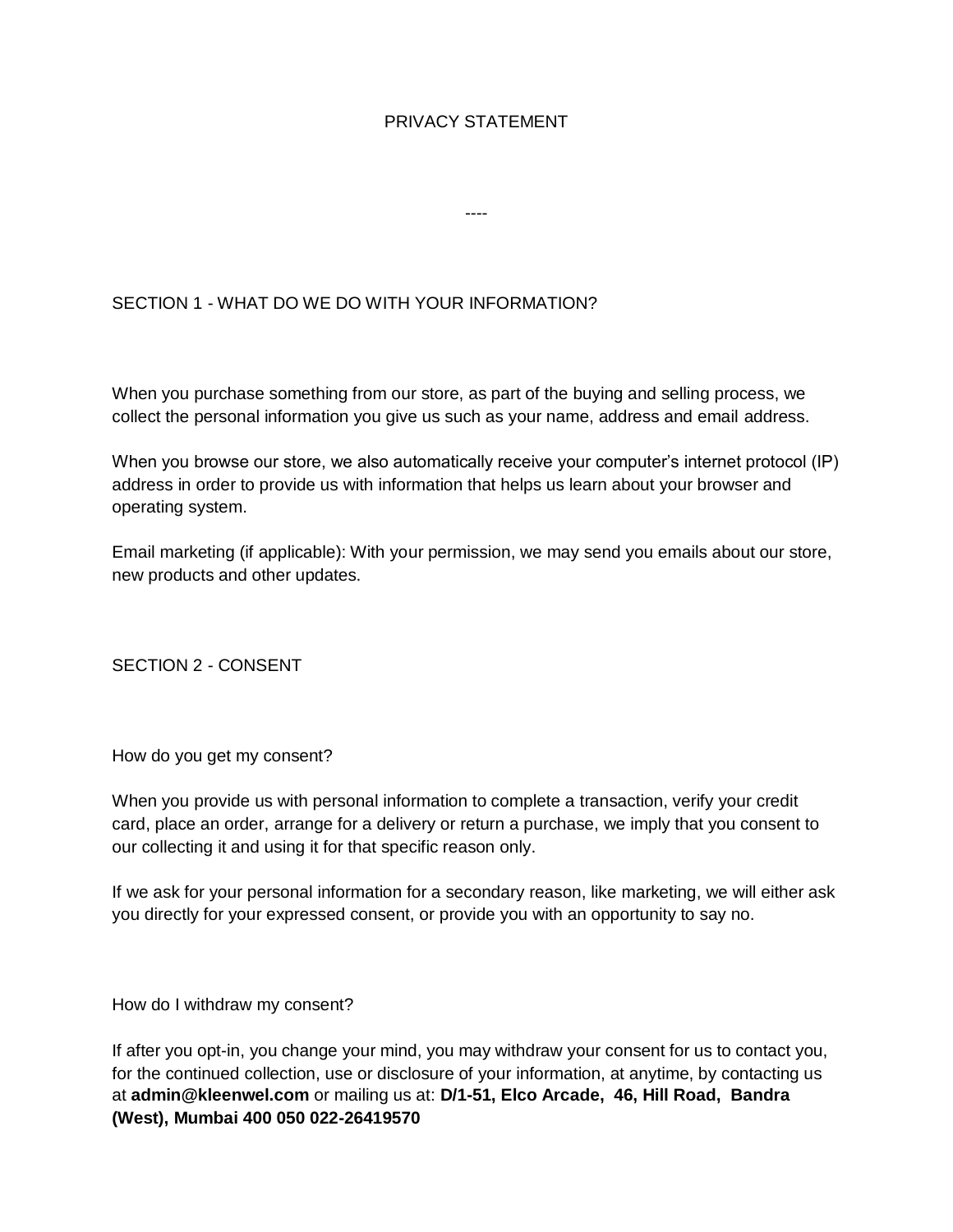## SECTION 3 - DISCLOSURE

We may disclose your personal information if we are required by law to do so or if you violate our Terms of Service.

#### SECTION 4 - PAYMENT

We use Razorpay for processing payments. We/Razorpay do not store your card data on their servers. The data is encrypted through the Payment Card Industry Data Security Standard (PCI-DSS) when processing payment. Your purchase transaction data is only used as long as is necessary to complete your purchase transaction. After that is complete, your purchase transaction information is not saved.

Our payment gateway adheres to the standards set by PCI-DSS as managed by the PCI Security Standards Council, which is a joint effort of brands like Visa, MasterCard, American Express and Discover.

PCI-DSS requirements help ensure the secure handling of credit card information by our store and its service providers.

For more insight, you may also want to read terms and conditions of razorpay on [https://razorpay.com](https://razorpay.com/)

## SECTION 5 - THIRD-PARTY SERVICES

In general, the third-party providers used by us will only collect, use and disclose your information to the extent necessary to allow them to perform the services they provide to us.

However, certain third-party service providers, such as payment gateways and other payment transaction processors, have their own privacy policies in respect to the information we are required to provide to them for your purchase-related transactions.

For these providers, we recommend that you read their privacy policies so you can understand the manner in which your personal information will be handled by these providers.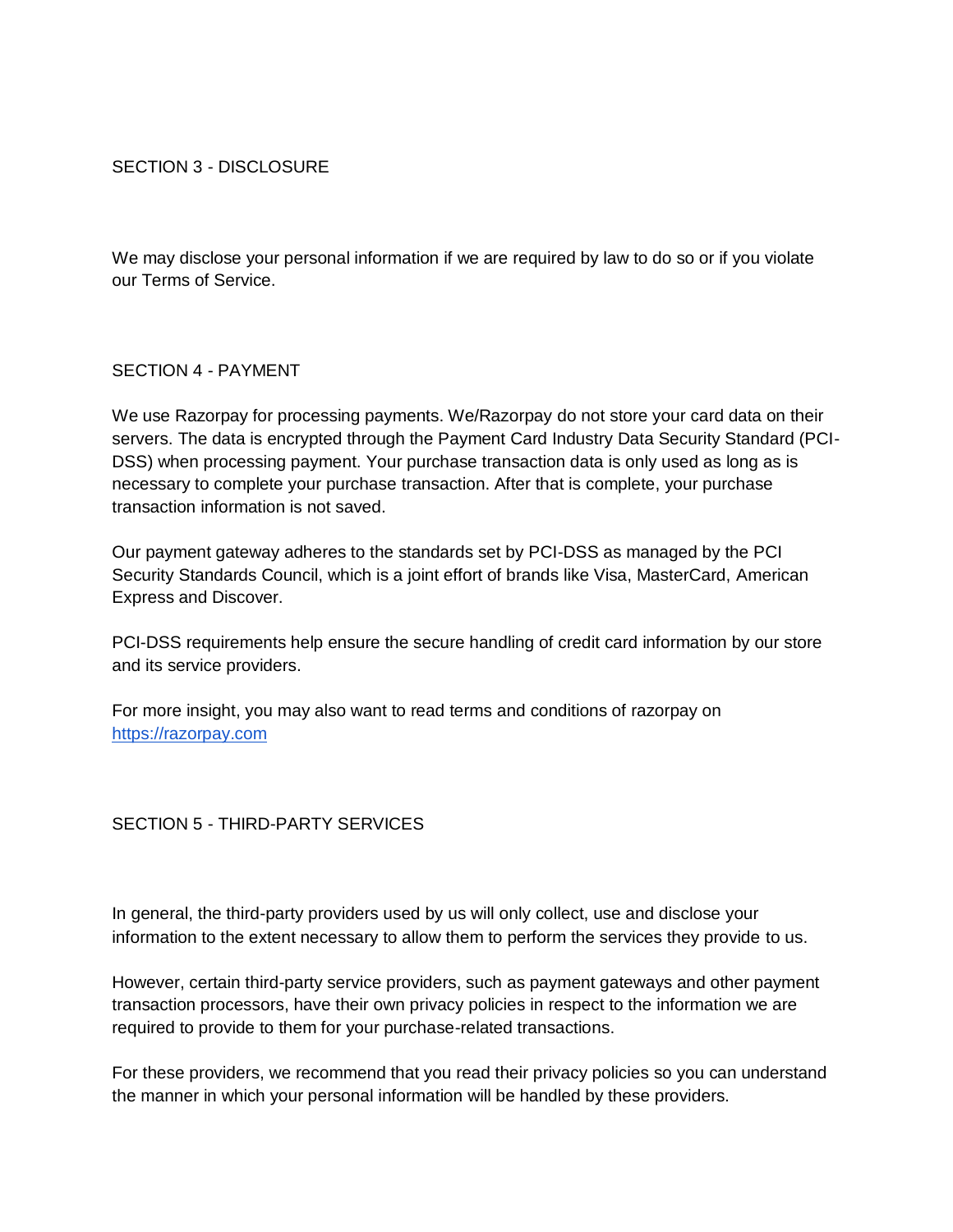In particular, remember that certain providers may be located in or have facilities that are located a different jurisdiction than either you or us. So if you elect to proceed with a transaction that involves the services of a third-party service provider, then your information may become subject to the laws of the jurisdiction(s) in which that service provider or its facilities are located.

Once you leave our store's website or are redirected to a third-party website or application, you are no longer governed by this Privacy Policy or our website's Terms of Service.

#### Links

When you click on links on our store, they may direct you away from our site. We are not responsible for the privacy practices of other sites and encourage you to read their privacy statements.

## SECTION 6 - SECURITY

To protect your personal information, we take reasonable precautions and follow industry best practices to make sure it is not inappropriately lost, misused, accessed, disclosed, altered or destroyed.

## SECTION 7 - COOKIES

We use cookies to maintain session of your user. It is not used to personally identify you on other websites.

## SECTION 8 - AGE OF CONSENT

By using this site, you represent that you are at least the age of majority in your state or province of residence, or that you are the age of majority in your state or province of residence and you have given us your consent to allow any of your minor dependents to use this site.

SECTION 9 - CHANGES TO THIS PRIVACY POLICY